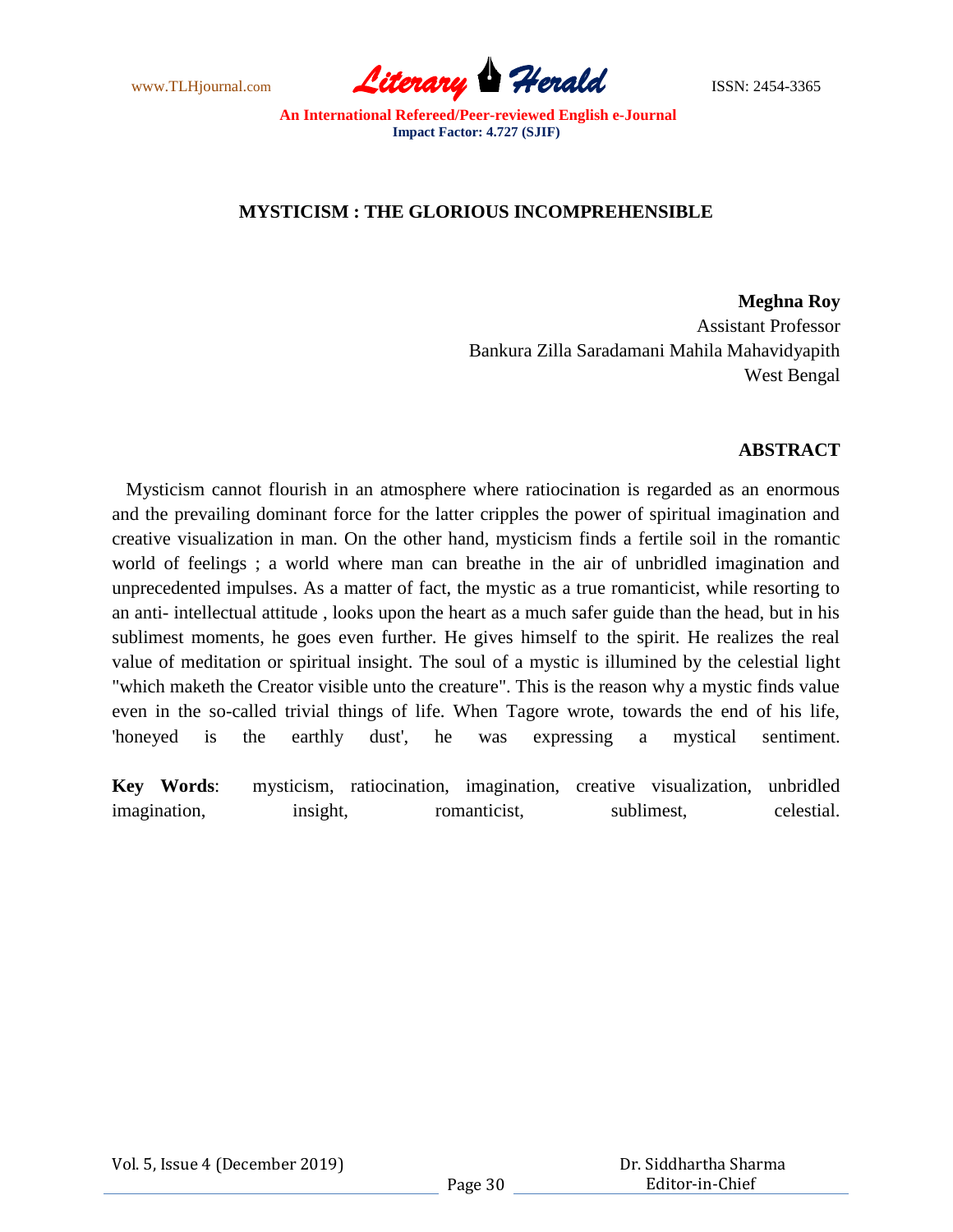

"...the mind in creation is as a fading coal, which some invisible influence, like an inconstant wind, awakens to transitory brightness; this power arises from within, like the colour of a flower which fades and changes as it is developed, and the conscious portions of our natures are unprophetic either of its approach ot its departure."

- "Defence of Poetry"

 Man, made in God's own image , has in him what William James calls "mystical germ". Naturally, he has a longing for union with the Divine. In most men , this longing is dormant. In the mystics, however this longing is at its most intense. That is the reason why a mystic is never lukewarm in his approach. He is all the time in an impassioned state craving for incessant inspirations directed to him from the Heavenly realm. In fact, the ever-intensfying aura of mysticism depends largely , for its brilliant resplendence , on the ineffable nature of mystical experiences. In the words of W.E.Williams:"The mystic's ecstasy lay in penetrating the veils and finding more alluring mysteries beyond. He found his delight in following the mirage of the unattainable." "Where the philosopher guesses and argues,"as Evelyn Underhill puts it, "the mystic lives and looks", for the latter knows that mysticism is the knowledge of the Real and Transcendental which is independent of the mind and the senses and this knowledge can only be obtained through contemplation or spiritual insight. This newly gained knowledge opens new vistas of esoteric imagination and lends to the spiritually awakened being the power of Transcendent vision which is the be-all and end-all of a mystic's life. It is this vision that Sri Aurobindo has in mind when he writes:"Out of our thoughts we must leap up to sight."

 The mystic has a natural yearning for an intimate communion with the Divine .His soul purpose in life is to yield himself in the selfless service of the Divinity and this can only be achieved through the negation of the Self and the renunciation of the materialistic desires of corporeal existence. It is of this mystic union that the fifteenth-century Muslim poet, Jami writes:

"All that is not One must ever Suffer with the wound of Absence, And whoever in Love's city Enters,finds but room for One And but in One-ness, Union."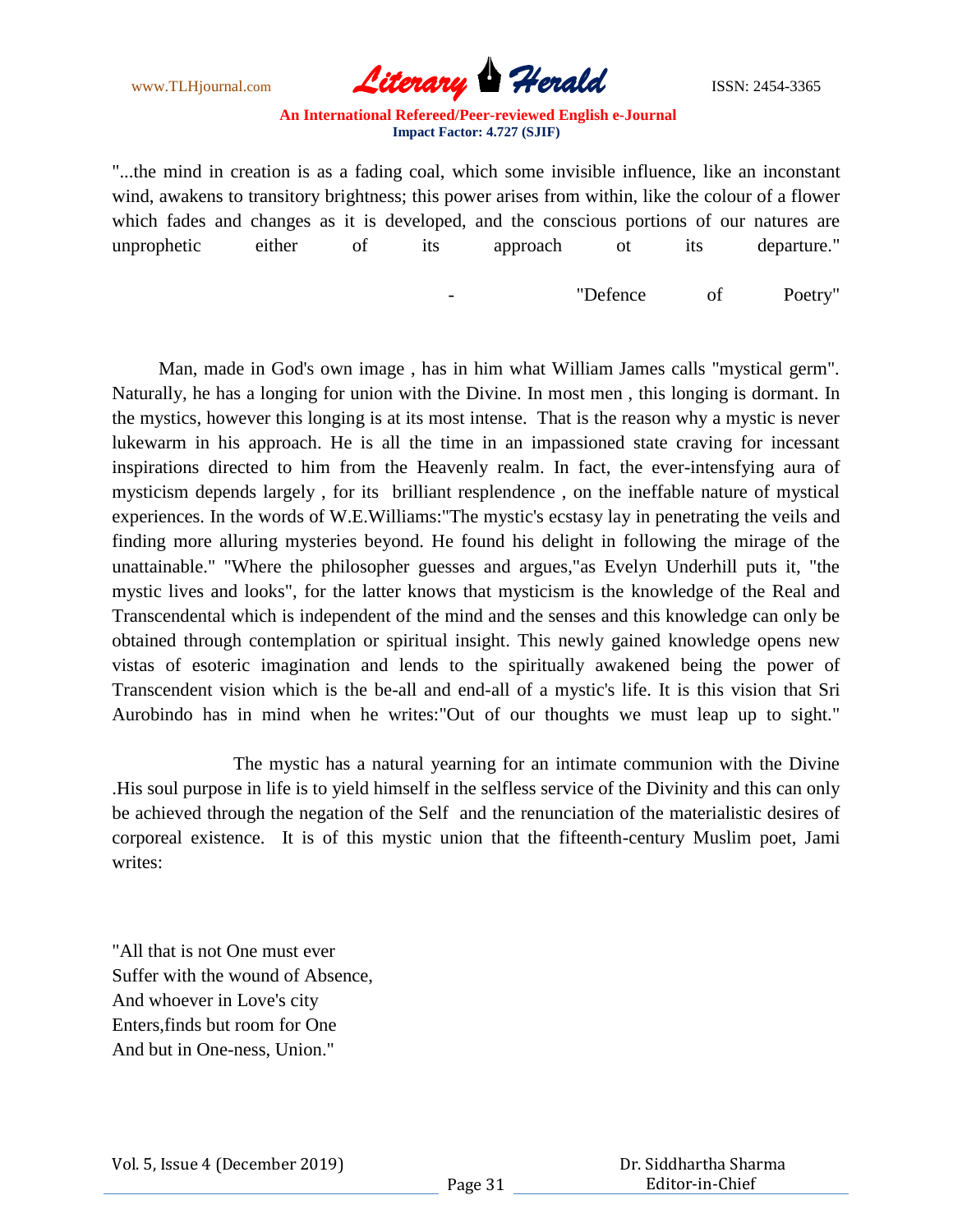

This intense longing for union or the "Spiritual Marriage" with the Divine is related to man's higher self; the Eternal self which is the repository of the 'mystical germ'. "It is this self", according to Visvanath Chatterjee, "which inspires man to see visions and dream dreams. And these dreams and visions , transcendent as they are, have a new dimension about them. Whether we call it 'cosmic consciousness' or ecstasy or simply 'imagination' does not matter much. What actually matters is our awareness of this qualitative difference and that awareness can only be attained through an intuitive knowledge of the Divine Source."

 Mysticism cannot flourish in an atmosphere where ratiocination is regarded as an enormous and the prevailing dominant force for the latter cripples the power of spiritual imagination and creative visualization in man. On the other hand, mysticism finds a fertile soil in the romantic world of feelings ; a world where man can breathe in the air of unbridled imagination and unprecedented impulses. As a matter of fact, the mystic as a true romanticist, while resorting to an anti- intellectual attitude, looks upon the heart as a much safer guide than the head, but in his sublimest moments, he goes even further. He gives himself to the spirit. He realizes the real value of meditation or spiritual insight. As Novalis wrote in his Blutenstaub in the very year that the Lyrical Ballads was published in England :

"The way to all mysteries heads inwards. Eternity, with all its worlds, all past and future, is either within us us or nowhere."

The soul of a mystic is illumined by the celestial light "which maketh the Creator visible unto the creature". This is the reason why a mystic finds value even in the so-called trivial things of life. When Tagore wrote, towards the end of his life, 'honeyed is the earthly dust', he was expressing a mystical sentiment. It is this very sentiment which Blake was expanding when he wrote in "Auguries of Innocence" :

"To see a world in a grain of sand And a heaven in a wild flower, Hold Infinitely in the palm of your hand, And Eternity in an hour."

The supreme mystic experience for Blake is to find everything to be human and at the same time, divine. "If the doors of perception were cleansed everything would appear to man asit is, infinite," wrote Blake in "A Memorable Fancy". This modification of Platonic idealism is at the

|  | Vol. 5, Issue 4 (December 2019) |
|--|---------------------------------|
|--|---------------------------------|

 Dr. Siddhartha Sharma Editor-in-Chief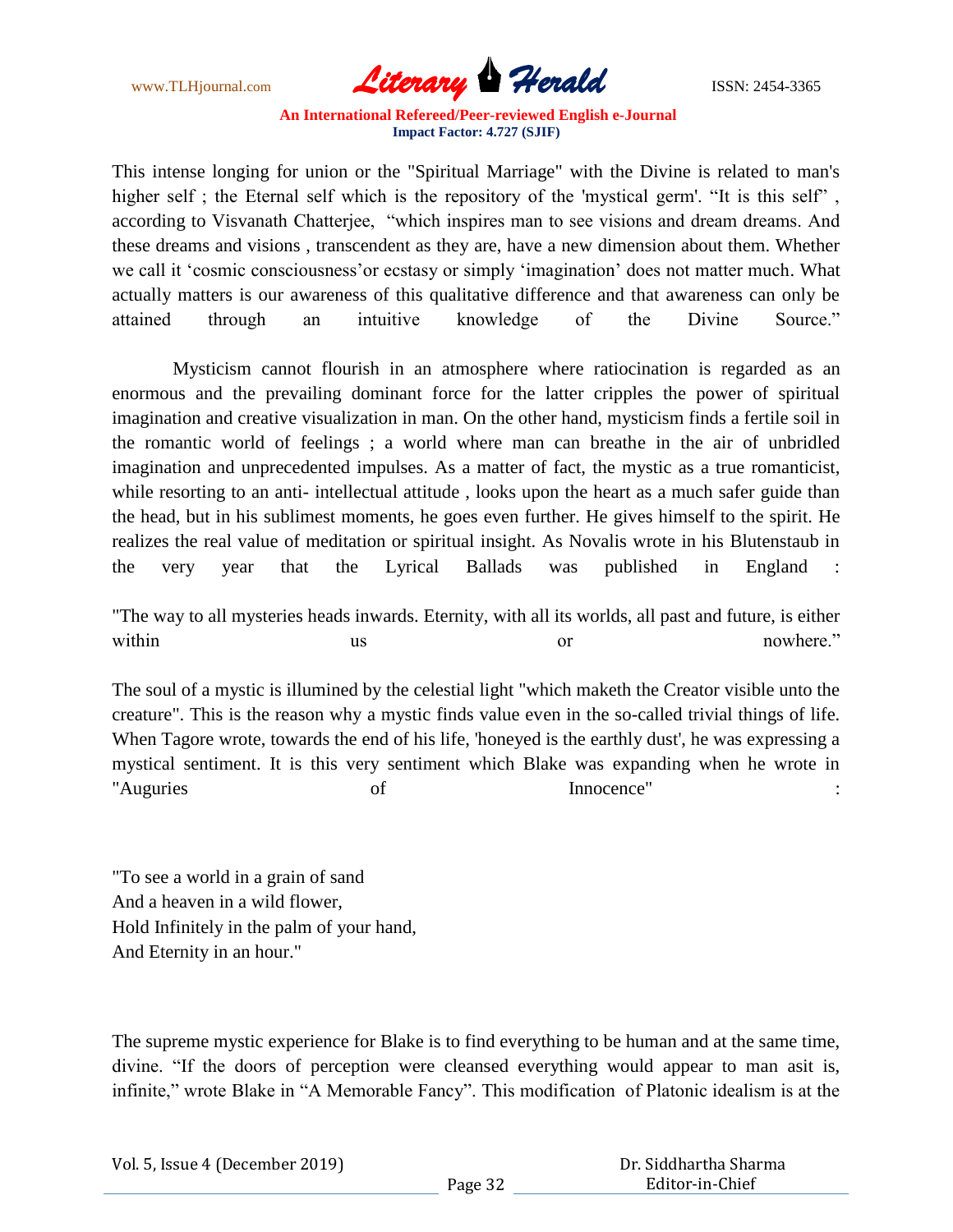

root of Blake's mysticism. He is a supreme visionary and he himself has left us with an eloquent account of his mystical vision in Milton :

"What to others a trifle appears Fills me full of smiles and tears; For double the vision my Eyes do see, And a double vision is always with me. With my inward Eye, "tis an old Man grey, With my outward, a Thistle across my way."

A mystic is often condemned to be an escapist but Blake , on the contrary, was not at all blind to the endless human sufferings. Blake believes in the all- embracing nature of the godhead. Thus his view of the GOOD and the EVIL , as manifestations of the same heavenly spirit, is essentially mystical. In fact, Blake"s saying, "Without Contraries is no Progression", is the basis of all his philosophy. In claiming this, Blake anticipates the duality in human condition that the Twentieth Century philosopher Nietzsche conceptualizes as the Apollonean and the Dionysian aspects of existence. In fact, real enlightenment lies in the acceptance of theinevitability of contradictions . The right and mystical approach is not to be contemptuous of the vigour and energy offered by the contrary forces but to accept them as steps towards a fuller life. The apparent evil of existence has its bearing upon the formation of a man"s character.

 The world of Wordsworth, like that of Blake, glows with the light of mystical illumination. It is this very light which helps him to see, even for a split second , into the life of things. Wordsworth , a pantheist, worships Nature not for its ordinary outward beauty but for the Immanent Spirit dwelling within her. While contemplating the nature of this Spirit , he had glimpses that were essentially enriching and mystical and eventually he became a transformed person altogether .Wordsworth wanted to share with all mankind his supernal knowledge and teach men the art of right living. Recalling the mysterious experience of a curious "inland" child with the "the convolutions of a smooth-lipped shell", Wordsworth assured his readers of the genuineness and universality of the mystical experiences:

<sup>&</sup>quot;Even such a shell the universe itself

Is to the ear of Faith; and there are times,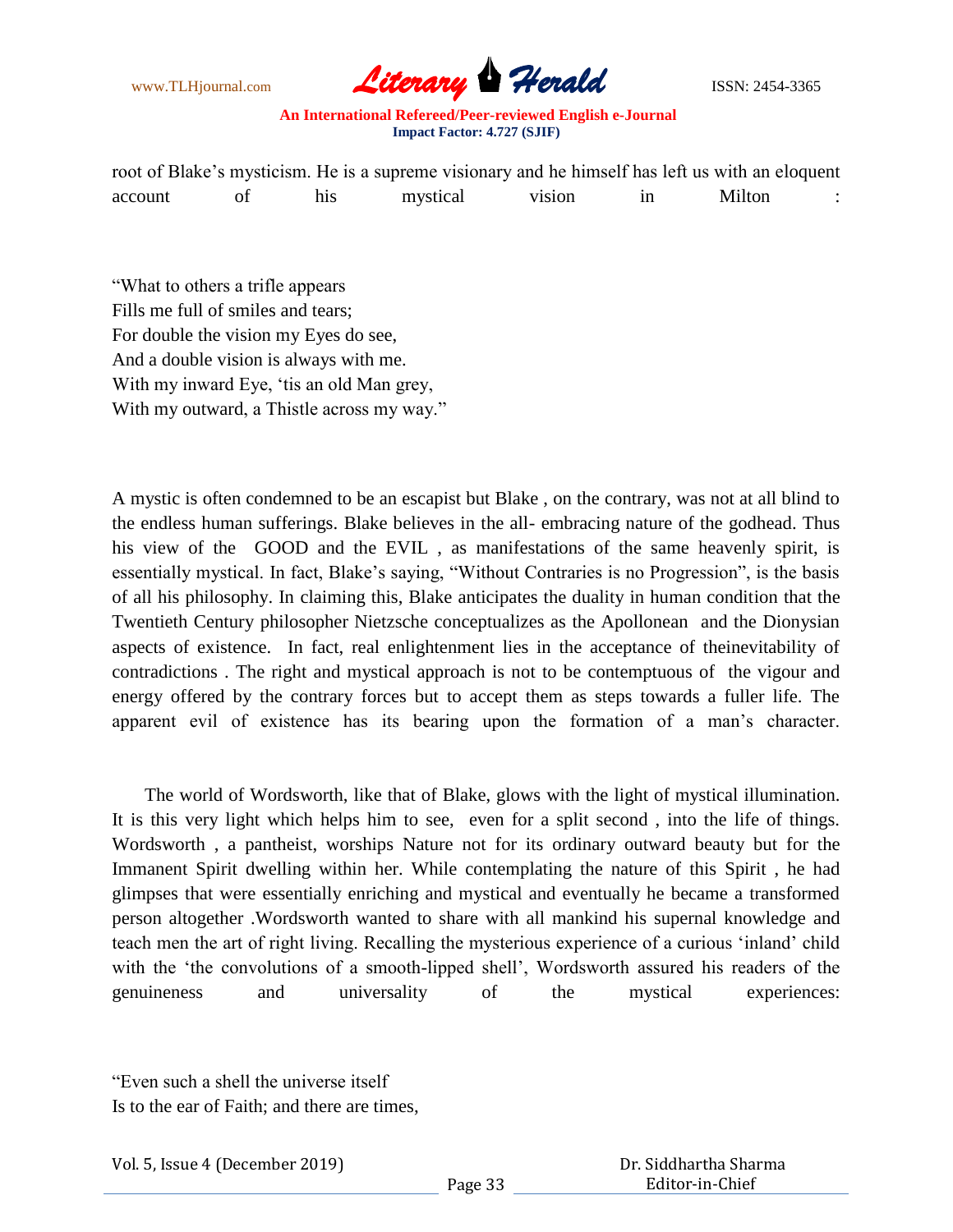

I doubt not, when to you it doth impart Authentic tidings of invisible things; Of ebb and flow, and ever-during power; And central peace, subsisting at the heart Of endless agitation."

( " The Excursion")

Wordsworth's confrontation with the mystical occurences made it possible for him to have that rare and profoundly sublime experience, essentially ineffable, which makes all the difference in one"s life. He could now discern in Nature the presence of the Universal Spirit :

"…And I have felt

A presence that disturbs me with joy

Of elevated thoughts; a sense sublime

Of something far more deeply interfused,

Whose dwelling is the light of setting suns,

And the round ocean and the living air,

And the blue sky, and in the mind of man:

A motion and a spirit, that impels

All thinking things,all objects of all thought,

And rolls through all things." (Tintern Abbey)

The realization of this presence induces in him a sense of inner illumination and he cultivates an intuitive awareness of the ultimate meaning of existence. This is the culmination of

Wordsworth"s mystic experience of Nature:

"…that serene and blessed mood,

In which the affections gently lead us on…

While with an eye made quiet by the power

Of harmony, and the deep power of joy,

We see into the life of things."

If Blake could see the world in a grain of sand , Wordsworth can find sermons in everyday flowers:

"To me the meanest flower that blows can give

Thoughts that do often lie too deep for tears."

 John Keats is a great worshipper of beauty and it is no wonder that his intense love of beauty sometimes reaches mystical heights. Only a man mystically inclined could look upon the roaring of the wind as his wife and the stars through the window pane as his children, or could identify beauty and truth in the climactic close of the "Ode on a Grecian Urn", thus completing the circle originally started in the opening passage of Endymion-

|  | Vol. 5, Issue 4 (December 2019) |
|--|---------------------------------|
|--|---------------------------------|

 Dr. Siddhartha Sharma Editor-in-Chief